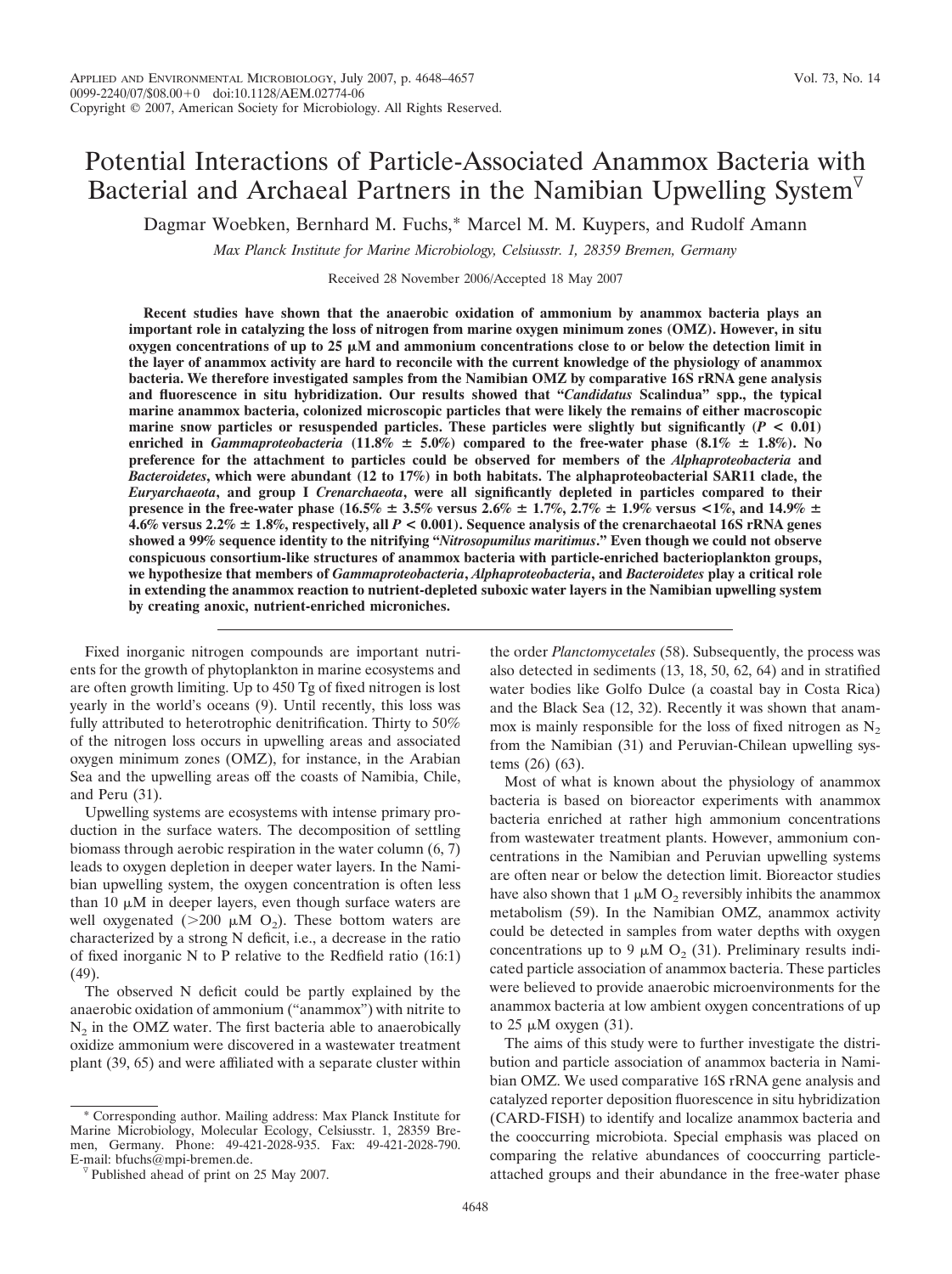and was placed on their potential contribution to the anammox process.

### **MATERIALS AND METHODS**

**Sample collection and preparation.** Bacterioplankton samples were taken during an R/V *Meteor* cruise in March/April 2003 in Namibian shelf waters (stations M179 at 23.17°S, 14.32°E; M182 at 23.17°S, 14.08°E; M199 at 22.0°S, 13.86°; and M202 at 22.64°S, 14.30°E and a transect along 23.0°S from 14.36°E to 12.0°E with stations M164/M184 at 14.36°E, M165/M185 at 14.32°E, and M166/ M186 at 14.22°E) (68). For DNA isolation, approximately 500 ml of water was filtered onto polycarbonate filters (type GTTP; pore size,  $0.22 \mu m$ ; 47-mm diameter; Millipore, Eschborn, Germany) by a vacuum pump without prefiltration and stored at  $-20^{\circ}$ C. For FISH, water samples were fixed with particle-free paraformaldehyde solution (final concentration, 1% [vol/vol]) for 1 h at room temperature or overnight at 4°C. Afterwards, aliquots of 10 to 200 ml were filtered onto white polycarbonate membrane filters (type GTTP; pore size, 0.22  $\mu$ m; 47-mm diameter; Millipore) and stored at  $-20^{\circ}$ C until further processing.

Turbidity, oxygen, and ammonium profiles were obtained, and particulate organic carbon and particulate organic nitrogen were analyzed as described before (31).

**Construction of 16S rRNA gene clone libraries.** DNA was isolated from the polycarbonate filters according to the method of Massana et al. (37). We used standard PCR conditions and reduced the cycle number as much as possible to minimize PCR bias. The universal bacterial primers GM3F and GM4R (26 cycles) (41) and universal archaeal primers 20F and 1392R (34 cycles) (37, 57) were used to amplify almost full-length 16S rRNA genes from Namibian water samples. The PCR products were cleaned using the QIAquick PCR purification protocol (QIAGEN, Hilden, Germany), and their sizes were verified on agarose gels.

For the archaeal clone library, a preparative gel was necessary because only one of two observed PCR products had the correct size of  $\sim$ 1,300 bp. The gel-excised and cleaned PCR products were ligated into the vector pGEM-T Easy (Promega, Madison, WI) according to the manufacturer's protocol, and the vector was introduced into chemical competent *Escherichia coli* strain TOP10. Clones were screened by PCR for inserts of correct size. Plasmids were isolated from positive clones with the Montage Plasmid Miniprep96 kit (Millipore, Bedford, MA) and sequenced with the BigDye Terminator cycle sequencing kit, version 3.1 (Applied Biosystems, Darmstadt, Germany), with vector primers or 16S rRNA gene primers. The sequences were edited with the software Sequencing Analysis (Applied Biosystems), imported into the ARB 16S rRNA gene database (34), and phylogenetically analyzed.

In addition, a *Planctomycetales*-enriched 16S rRNA gene clone library was constructed from station M202 (52 m depth) in the Namibian OMZ with the primer Pla46F (43) and the universal primer 1392R (57). From the same sample, we constructed two anammox bacterium-enriched clone libraries, one with the general anammox primer Amx368F (52) and the universal primer 1392R and another clone library with primer Pla46F and the "*Candidatus* Scalindua"-specific primer 1309R (52).

**FISH and CARD-FISH.** Standard FISH identification of anammox bacteria with 16S rRNA-targeted oligonucleotide probes was carried out according to the method in reference 52.

For CARD-FISH, we followed the protocol of reference 44, including the lysozyme permeabilization with the following modifications. Because we detected strong endogenous peroxide activity inside the anammox cells, the agarose-embedded cells were incubated with  $H_2O_2$  solution (final concentration, 3%) in Milli-Q water) for 10 min at room temperature. Anammox bacteria were permeabilized by achromopeptidase  $(0.6 \text{ U } \text{ml}^{-1})$ , final concentration; buffer contained 0.01 M NaCl, 0.01 M Tris-HCl, pH 8.0; incubation at 37°C for 30 min). To permeabilize *Archaea*, filters were incubated in 0.1 M HCl for 1 min at room temperature.

A set of group- and species-specific probes (Table 1) was selected based on the 16S rRNA diversity indicated by the clone libraries constructed from Namibia. All probes were purchased from biomers.net (Ulm, Germany). For standard FISH and CARD-FISH of anammox, bacteria competitor AMX820 was used, together with probe BS820 (Table 1). Hybridization conditions were optimized for CARD-FISH applications by conducting a formamide series at 35°C hybridization temperature.

For CARD-FISH with single probes, carboxyfluorescein-labeled tyramide (Invitrogen, Karlsruhe, Germany) was used. For sequential hybridizations with two different probes, we used tyramides labeled with Alexa<sub>546</sub> and with Alexa<sub>488</sub> (both from Invitrogen, Karlsruhe, Germany; used at a dilution of tyramide into amplification buffer of 1:500). After the first tyramide amplification, the filters were washed twice in 50 ml phosphate-buffered saline (145 mM NaCl, 1.4 mM  $NaH<sub>2</sub>PO<sub>4</sub>$ , 8 mM Na<sub>2</sub>HPO<sub>4</sub>, [pH 7.6]) and once in Milli-Q water. Then the filters were incubated in  $3\%$  H<sub>2</sub>O<sub>2</sub> for 10 min to inactivate the horseradish peroxidase attached to the first probe. Subsequently, the filters were washed twice in Milli-Q water, dehydrated in 96% ethanol, and dried at room temperature before the second hybridization was performed.

**Microscopic evaluation.** After FISH/CARD-FISH filter sections were treated with 4,6-diamidino-2-phenylindole (DAPI) and subsequently evaluated on a Zeiss Axioplan microscope (Carl Zeiss, Jena, Germany), as described previously by Pernthaler et al. (44), pictures were taken with a black and white camera (AxioCam MRm; Carl Zeiss, Jena, Germany).

For the free-water phase, we counted a minimum of 2,000 DAPI-stained cells per sample and per probe (equivalent to approximately 20 fields of view) (45). The relative abundance was determined as a percentage of DAPI-stained cells. Eight stations were investigated for the quantification of different phylogenetic groups in the Namibian upwelling system with up to 14 probes (M164, M165, M166, M179, M182, M184, M185, and M186). Per station, two to four depths representing the same body of water were counted with each probe. The mean value obtained from each of the examined stations was used for subsequent statistical analyses. Therein, the number of observations was equivalent with the examined number of stations. For particle-attached bacteria, we scored a minimum 20 particles per sample per probe from station M199, which equaled about 2,000 DAPI-stained cells. All values are given as means with standard deviations.

**Statistical analysis.** For statistical analyses, the normality of the data was checked. If data were normally distributed, the parametric *t* test was applied; if not, the nonparametric Mann-Whitney U test was used.

**Nucleotide sequence accession numbers.** Sequences are published in GenBank under accession numbers EF645838 to EF646149.

# **RESULTS AND DISCUSSION**

**Particle association of anammox bacteria.** The particle association of anammox bacteria has been used to explain the discrepancy observed between the known oxygen sensitivity of anammox bacteria and the occurrence of these bacteria in the Namibian OMZ, where anammox activity was detected in waters with oxygen concentrations of up to  $9 \mu$ M and ammonium concentrations below the detection limit (31). This study focuses on the visualization of particle-associated anammox bacteria and their potential interactions with other microbial populations.

We observed a high density of macroscopic particles in the water column of the Namibian upwelling system during sampling by camera imaging from a remotely operated vehicle (68). The particles contributed to high turbidity in the Namibian upwelling (31). In an earlier study, Kiørboe counted 100 to 640 macroaggregates ( $> 0.45$  mm) per liter of seawater further south in the Benguela upwelling off the coast of South Africa (29). These numbers are among the highest concentrations reported for the marine environments (29, 55). However, the sampling with a pumpcast system or with go-flow bottles, fixation with paraformaldehyde, and filtration largely disintegrated the fragile aggregates, resulting in quite even distribution of single cells and particles of a size of up to  $30 \mu m$  on the polycarbonate filters.

The vertical profiles of anammox bacteria at stations M182 and M202 detected by standard FISH were published previously (31) and show significant correlations with the anammox rates measured at both stations ( $R = 0.82$ ;  $P < 0.01$ ). During the present study, we found that additionally, the anammox cell numbers at stations M182 and M202 significantly correlate with the distribution of particulate organic nitrogen  $(R = 0.84;$  $P < 0.01$ ) and with particulate organic carbon ( $R = 0.79$ ;  $P =$ 0.01), suggesting a preference for particle association of anammox cells in the Namibian OMZ.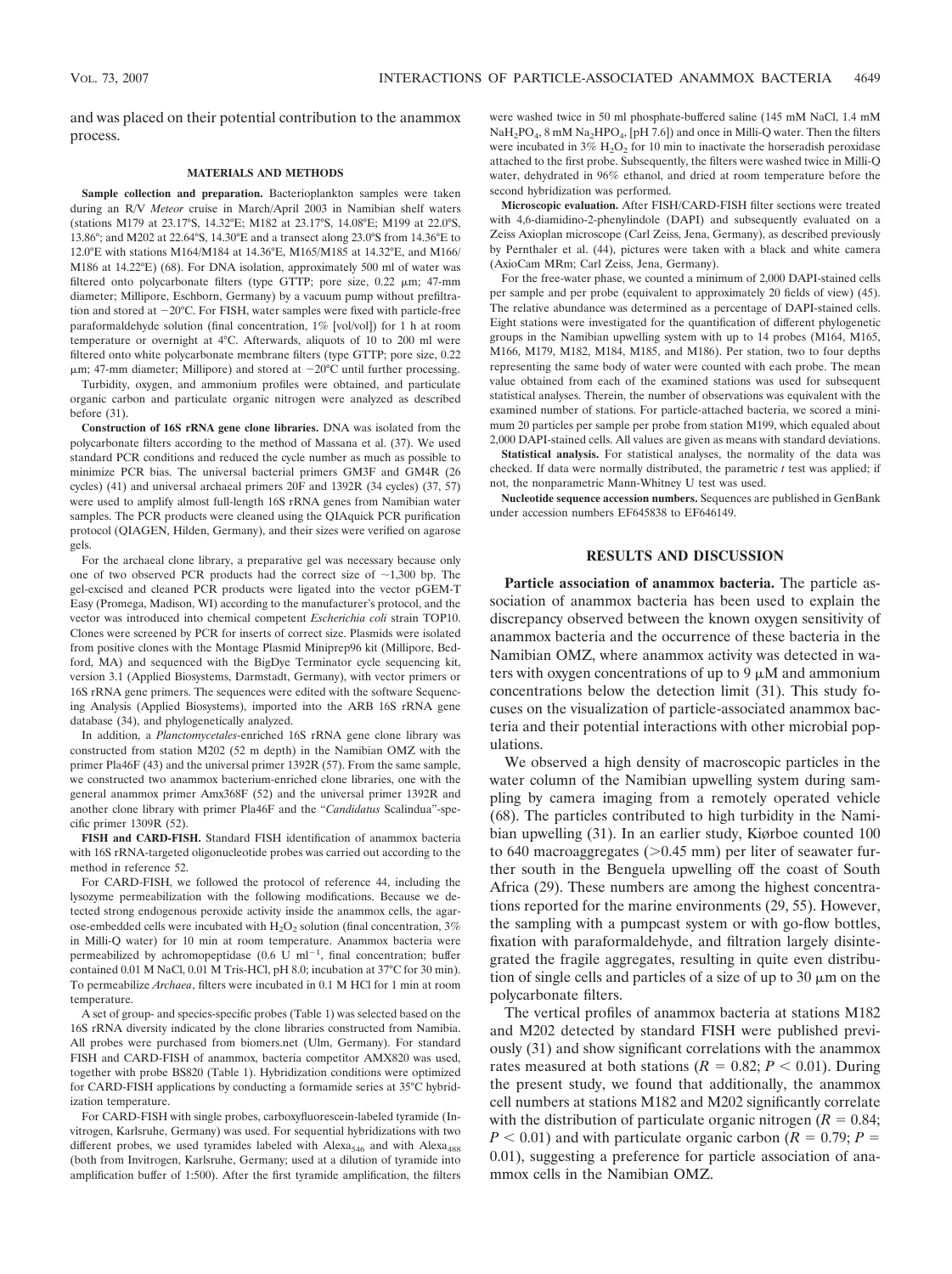| Probe               | Specificity                                                                 | Sequence $(5' \rightarrow 3')$           | Escherichia coli<br>position no. <sup>a</sup> | $\%$ FA <sup>b</sup> | Reference(s) |  |
|---------------------|-----------------------------------------------------------------------------|------------------------------------------|-----------------------------------------------|----------------------|--------------|--|
| EUB338-I-III        | <b>Bacteria</b><br><b>GCWGCCWCCCGTAG</b><br><b>GWGT</b>                     |                                          | 338-355                                       | 55                   | 1, 11        |  |
| <b>NON338</b>       | Negative control                                                            | <b>ACTCCTACGGGAGG</b><br>CAGC            | 338-355                                       | 55                   | 66           |  |
| CREN554             | Crenarchaeota group I                                                       | <b>TTAGGCCCAATAATCM</b><br><b>TCCT</b>   | 554-573                                       | 20                   | 37           |  |
| <b>EURY806</b>      | Eurvarchaeota                                                               | CACAGCGTTTACACCTAG                       | 806-823                                       | 20                   | 61           |  |
| BS-820/BS-820-C     | "Candidatus Scalindua<br>sorokinii" and<br>"Candidatus Scalindua<br>brodae" | <b>TAATYCCCTCTACTTAGT</b><br><b>GCCC</b> | 820-841                                       | 40                   | 26, 32       |  |
| $AMX-820^e$         | "Candidatus Kuenenia<br>stuttgartiensis"                                    | AAAACCCCTCTACTTAGT<br><b>GCCC</b>        | 820-841                                       | 40                   | 51           |  |
| <b>ALF968</b>       | Most Alphaproteobacteria                                                    | GGTAAGGTTCTGCGCGTT                       | 968-986                                       | 55                   | 42           |  |
| SAR11/441           | SAR11 clade                                                                 | <b>TACAGTCATTTTCTTCCC</b><br><b>CGAC</b> | 486-503                                       | 45                   | 47           |  |
| <b>ROS537</b>       | Roseobacter clade                                                           | CAACGCTAACCCCCTCC                        | 537-553                                       | 55                   | 17           |  |
| GAM42a <sup>c</sup> | Most<br>Gammaproteobacteria                                                 | <b>GCCTTCCCACATCGTTT</b>                 | $1027 - 1043^d$                               | 55                   | 36           |  |
| SAR86/1245          | SAR86 clade                                                                 | <b>TTAGCGTCCGTCTGTAT</b>                 | 1245-1262                                     | 55                   | 69           |  |
| <b>NOR5/730</b>     | NOR5/OM60 clade                                                             | TCGAGCCAGGAGGC<br><b>CGCC</b>            | 730-747                                       | 50                   | 17           |  |
| <b>PSA184</b>       | Pseudoalteromonas,<br>Colwellia                                             | CCCCTTTGGTCCGTAGAC                       | 184-210                                       | 50                   | 16           |  |
| ALT1413             | Alteromonas/Colwellia                                                       | <b>TTTGCATCCCACTCCCAT</b>                | 1413-1430                                     | 60                   | 16           |  |
| Nscoc128            | Nitrosococcus oceani, N.<br>halophilus<br>(Gammaproteobacteria)             | CCCCTCTAGAGGCCAGAT                       | 128-146                                       | 35 <sup>f</sup>      | 28, 33       |  |
| <b>NSO1225</b>      | Ammonia-oxidizing<br>Betaproteobacteria                                     | <b>CGCCATTGTATTACGT</b><br><b>GTGA</b>   | 1225-1244                                     | 35 <sup>f</sup>      | 38           |  |
| <b>NSO190</b>       | Ammonia-oxidizing<br>Betaproteobacteria                                     | CGATCCCCTGCTTTTCTCC                      | 190-208                                       | 55 <sup>f</sup>      | 38           |  |
| CF319a              | Cytophaga/Flavobacterium                                                    | TGGTCCGTGTCTCAGTAC                       | 319-336                                       | 55                   | 35           |  |
| SAR406-97           | SAR406 clade                                                                | CACCCGTTCGCCAGTTTA                       | $97 - 114$                                    | 65                   | 20           |  |

TABLE 1. Overview of the probes and hybridization conditions applied for FISH and CARD-FISH

*<sup>a</sup>* Probe target position on *E. coli* 16S rRNA according to reference 5. *<sup>b</sup>* Formamide concentration (vol/vol) in CARD-FISH hybridization buffer at 35°C.

<sup>c</sup> Includes an unlabeled competitor probe BET42a (5'-GCCTTCCCACTTCGTTT-3'). For details, see reference 36.<br><sup>d</sup> Probe target position on *E. coli* 23S rRNA according to reference 5.<br><sup>e</sup> Probe AMX-820 used as competitor in

*<sup>f</sup>* Formamide (FA) concentration for hybridization at 46°C.

Standard FISH allowed accurate quantification of single anammox bacteria. However, the signal intensity of anammox bacteria stained with standard FISH was rather low and the particles had a high autofluorescence which made it impossible to reliably visualize anammox bacteria in particles. Therefore, we optimized CARD-FISH for the in situ detection of anammox bacteria in particles. With this protocol, the particle-associated anammox bacteria can be visualized based on a stronger signal and a much improved signal-to-noise ratio (Fig. 1A). The CARD-FISH protocol is also superior in the visualization of anammox cell clusters which contained 2 to 20 and sometimes even more cells (Fig. 1B).

When comparing standard FISH counts of anammox cells with CARD-FISH counts, we discovered an apparent discrepancy. CARD-FISH detected at most  $40\%$  ( $27\% \pm 13\%$ ) of the anammox cells detected by standard FISH. However, both methods showed similar trends in depth distribution of anammox cells through the water column, which is supported by a strong linear correlation of both methods detecting anammox cells  $(R = 0.91; P < 0.005, n = 12)$ .

It is an interesting methodological aspect that CARD-FISH

В  $\overline{(\ }$ 

FIG. 1. Combined epifluorescence micrographs from samples of the Namibian OMZ. (A) Anammox cells (circles) in association with particles. The blue DAPI signals indicate DNA-containing cells. The green signals are derived from fluorescein-labeled tyramide (green) after CARD-FISH with the anammox-specific probe BS-820. Turquoise cells represent anammox bacteria stained by both dyes. (B) Individual anammox cells (arrows) forming clusters. Because of internal compartmentalization, single anammox cells at higher microscopic magnifications do not appear uniformly in turquoise. Instead, parts of the cells containing the nucleoid appear only in blue and those containing the riboplasm appear only in green. Nonanammox cells are stained with only DAPI and appear blue. Bar =  $5 \mu m$ .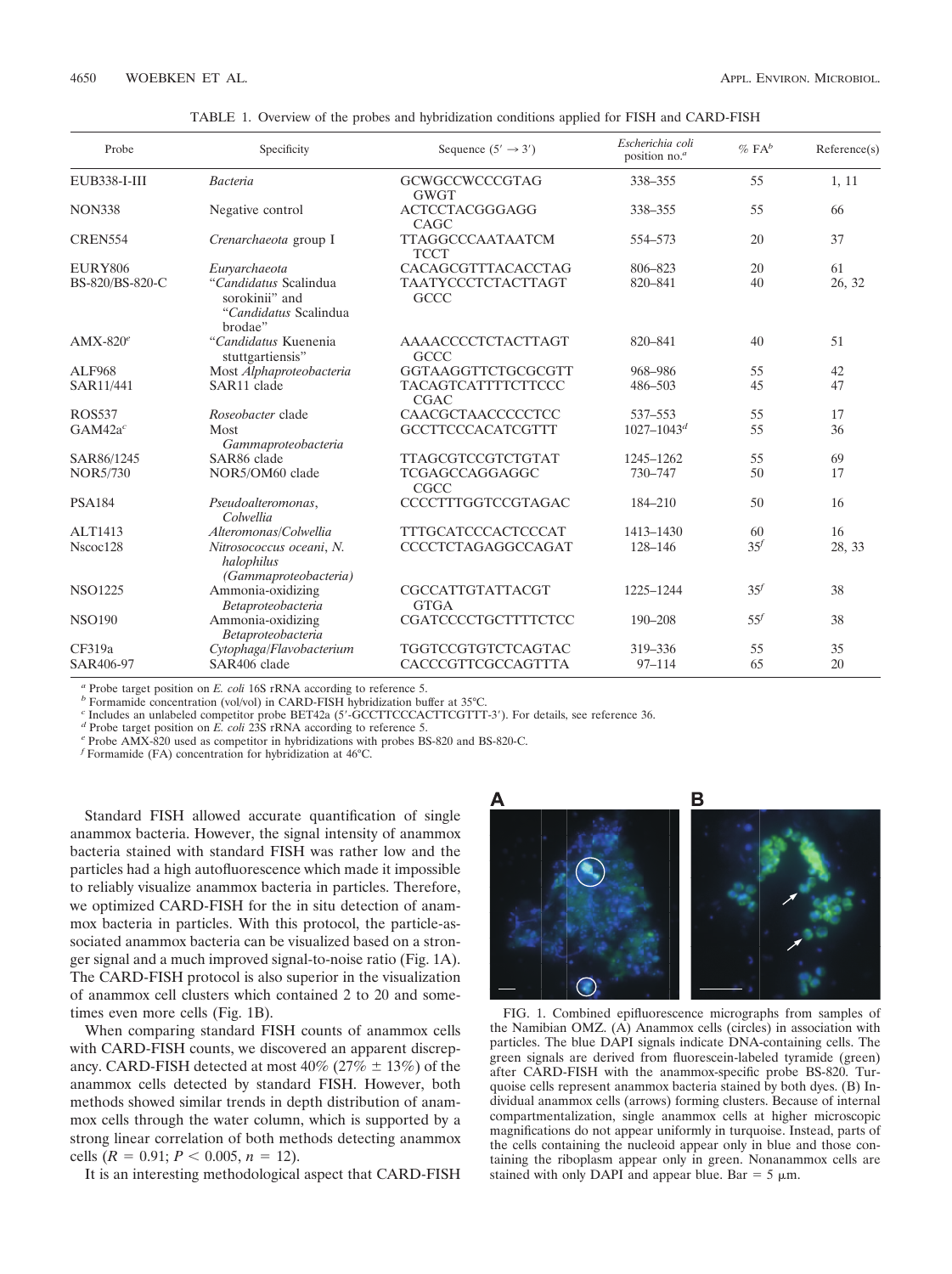counts of anammox bacteria were consistently lower than those of standard FISH. For activated sludge aggregates, Schönhuber et al. previously reported a similar phenomenon (53). CARD-FISH stained only half of the cells which were stained with standard FISH (53). This is likely caused by the larger horseradish peroxidase label used for CARD-FISH  $(\sim 44$  kDa) compared to that for an oligonucleotide labeled with a fluorescent dye  $({\sim}700$  Da). During hybridization, the enzymelabeled probe has to penetrate the extracellular polymeric material in the bacterial cell wall. Depending on the exact composition of the cell wall, probe penetration might be inhibited, e.g., in gram-positive bacteria  $(2)$ . Therefore, we conclude that standard FISH is still the method of choice to quantify anammox cells in homogenized samples. However, CARD-FISH is the method of choice for monitoring and localizing anammox bacteria on particles with elevated autofluorescence.

With the improved CARD-FISH method, we determined the fraction of anammox cells occurring in clusters in particles or as single cells at stations M202 and M199 by hybridizing six different depths from each station (for station M202, 42, 47, 52, 57, 62, and 68 m; for station M199, 60, 65, 70, 75, 80, and 87 m) in triplicate. We found that  $56.2\% \pm 8.3\%$  of the anammox cells stained with CARD-FISH were organized in clusters but not attached to particles (Fig. 1B),  $24.5\% \pm 8.4\%$  were associated with particles (either as single cells or as clusters of anammox cells; Fig. 1A), and  $19.3\% \pm 10.8\%$  were single cells not organized in clusters or attached to particles. Single anammox cells could have been detached from particles during sampling. Considering the relatively high shear forces occurring during pumpcast sampling as well as during sampling with go-flow bottles, we speculate that anammox bacteria formed clusters that are relatively stable compared to the other components of particles. Our data provide direct evidence for particle association of anammox bacteria, at least in the Namibian OMZ. With the samples available for this study, we can, however, provide only estimates of the exact fraction of anammox bacteria on particles and the in situ particle size. Exact numbers would require the retrieval of intact macroscopic particles, which is currently possible only by scuba diving or with specifically designed devices for catching particles.

**Spatial distribution of anammox bacteria along the 23°S transect on the Namibian shelf.** Our study focused on the particle association of anammox bacteria in the Namibian upwelling system. As described above, CARD-FISH allows confident detection of probe-positive cells within particles and the analysis of numerous samples. Samples were taken along a transect at 23°S latitude that extended from the OMZ into more oxygenated waters (Fig. 2). The highest concentration of CARD-FISH-stained anammox cells  $(\sim 2,300 \text{ cells m}^{-1})$  was found close to the coast at 14.32° E (Fig. 2b), which perfectly matches the zone of anammox activity (31). Absolute anammox cell numbers are most likely underestimated, because CARD-FISH does not detect all anammox cells (see above). In waters containing anammox bacteria, the oxygen concentrations ranged from  $30 \mu M$  oxygen in upper waters to oxygen concentrations below detection limit  $(\leq 1 \mu M)$  above the sediment (Fig. 2a). In the same waters, we found an increase in particle concentration, as revealed by turbidity measurements (e.g., particle maximum at 14.31°E below 45 m and at 14.2°E at

60 m and close to the sediment) (data not shown). This result could indicate that anammox cells were resuspended, together with particles from the sediment, and that resuspension of particles containing anammox bacteria might play a major role in this ecosystem. Further offshore than 14.05°E, the number of anammox cells was below the detection limit. In summary, our data show that in March/April 2003, the anammox populations were restricted to the Namibian shelf waters in a water layer between 30 m and the sediment surface.

Only recently, it has been shown that resuspension is an important process in the Benguela upwelling system of the coast off South Africa and that lateral particle transport is the primary mechanism controlling the supply and burial of organic carbon at the southwestern African shelf and slope (27). The significant correlations of anammox cell numbers and anammox activity, anammox cell numbers and particulate organic nitrogen, and anammox cell numbers and particulate organic carbon support our finding that anammox bacteria are particle associated. No experiments for anammox rate measurements were conducted at ambient oxygen concentrations higher than  $9 \mu M$ . However, the association with oxygen-depleted microniches probably allows the anammox bacteria to maintain activity at oxygen concentrations as high as  $25 \mu M$  (46), significantly expanding the zone of potential nitrogen loss due to anammox in the Namibian OMZ.

**Microbial diversity in the Namibian upwelling system.** The presence of particles would allow for specific interactions between anammox bacteria and other species. Therefore, the microbial diversity in the Namibian upwelling system was studied. We investigated six 16S rRNA gene clone libraries. This included two general bacterial libraries at station M182 from depths of 119 m and 130 m (suboxic to anoxic waters) where anammox occurred, one archaeal library from 130 m, a planctomycete-enriched library, and two anammox-enriched libraries from station M202. The latter three were from a 52-m depth where anammox activity was detected (31).

The two bacterial libraries from 119-m and 130-m depths at station 182 are treated as one below, because they originate from the same water mass according to physical and chemical parameters. A total of 235 clones were analyzed by partial sequencing of the approximately 400 nucleotides at the 5' end of 16S rRNA. The libraries were dominated by sequences related to *Gammaproteobacteria* (96/235). Many of the sequences clustered into two groups of uncultured *Gammaproteobacteria*. The first cluster (19/235) showed up to 99% sequence identities with uncultured bacterial sequences from the Arctic Ocean (accession number AF354606), the Atlantic (AF382103), deep-sea hydrothermal vent water (AB186990), and the North Sea after an algal bloom (AJ400348). This cluster of sequences also showed 90 to 96% sequence identity with chemoautotrophic clam gill symbionts (*Calyptogena* spp. and *Vesicomya lepta*; AF035722, AF035723, AY310507, and AF035727). The second group of uncultured *Gammaproteobacteria* (49/235) had highest sequence identity to sequences from the Atlantic (AF382102), the Southern Ocean (AY135674), the Arctic Ocean (AF354595), and the Pacific (AY627383), indicating a wide distribution of this cluster. The other gammaproteobacterial sequences were related to the SAR92 cluster (6); the genus *Vibrio* (5); the *Alteromonadales*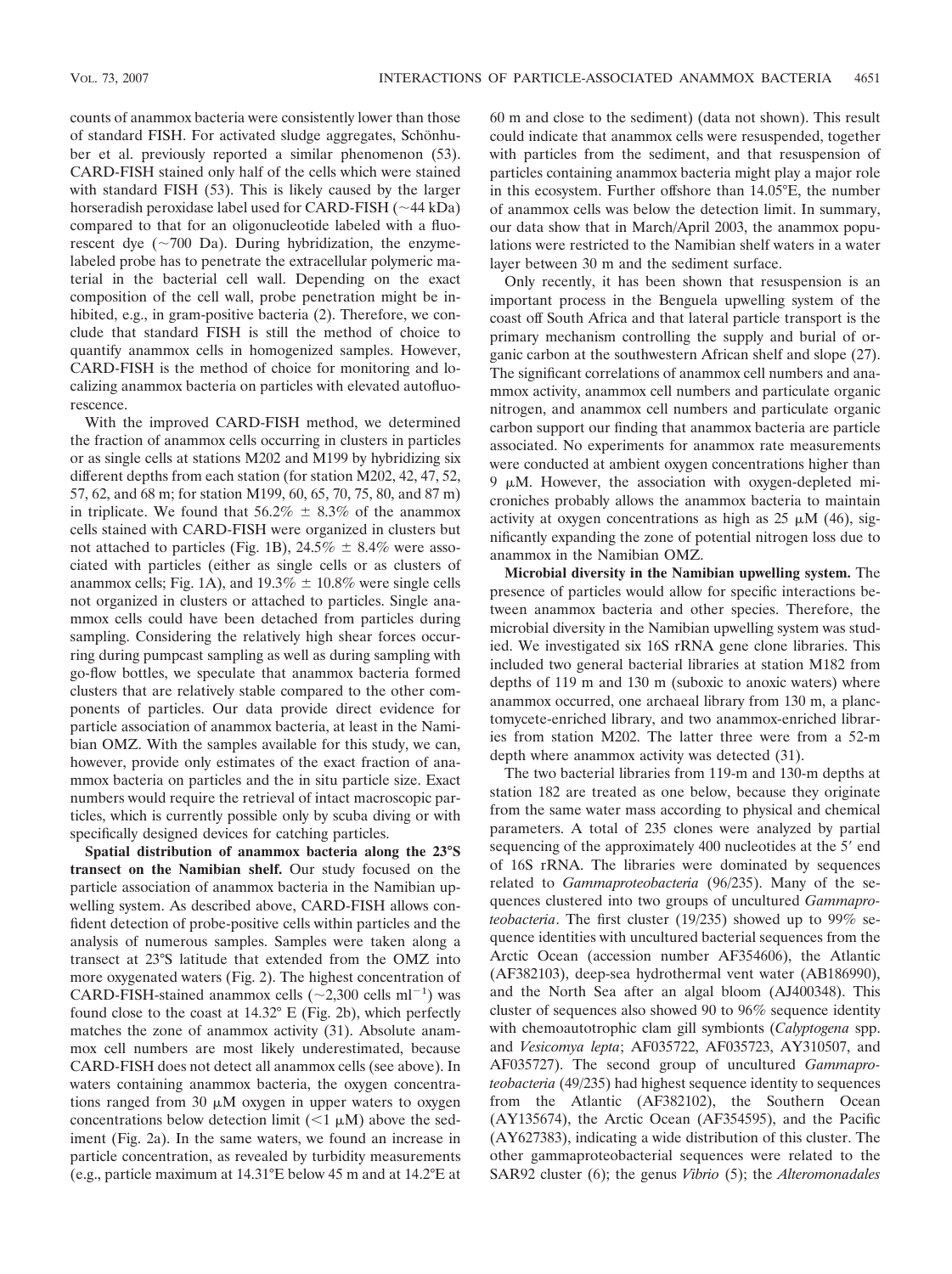

FIG. 2. (a) Oxygen concentration ( $\mu$ M) over the Namibian shelf along the 23°S transect on 22 to 23 March 2003. Note that oxygen concentrations are less than 10  $\mu$ M above the sediment from approximately 13.95°E to 14.35°E. (b) Distribution of CARD-FISH-stained anammox cells per milliliter of seawater along the 23°S transect off the coast of Namibia from 14.37°E to 13.85°E. The highest concentration of anammox cells was located close to the coast at 14.32° E. Further offshore than 14.05°E, the number of anammox cells was below detection limit. The dots represent the sample depths.

(4); the *Oceanospirillaceae* (3); the SAR86 cluster (3); and the genera *Colwellia* (2), *Kangiella* (2), and *Psychromonas* (1).

The next dominant groups were sequences related to the *Alphaproteobacteria* (57/235) and the *Bacteroidetes* (43/235). Most of the sequences belonging to the *Alphaproteobacteria* were affiliated with the SAR11 cluster (43/235). About twothirds of the sequences within the *Bacteroidetes* showed highest sequence similarities to members of the class *Flavobacteria*, about one-third showed highest sequence similarities to uncultured clades of *Bacteroidetes*, and a single sequence

showed highest sequence similarity to *Flavobacterium johnsoniae*. Some sequences had very high sequence identity (up to 100%) with sequences belonging to the AGG58 cluster (L10946) (14).

In addition, sequences were affiliated with the *Deltaproteobacteria* (11/235), including the SAR324 cluster (7/235), *Betaproteobacteria* (6/235), *Nitrospina* (10/235), *Actinobacteria* (4/ 235), and the SAR406 cluster (3/235). Furthermore, we retrieved two planctomycete-related sequences having up to 88% sequence identity with a sequence from a particle-associ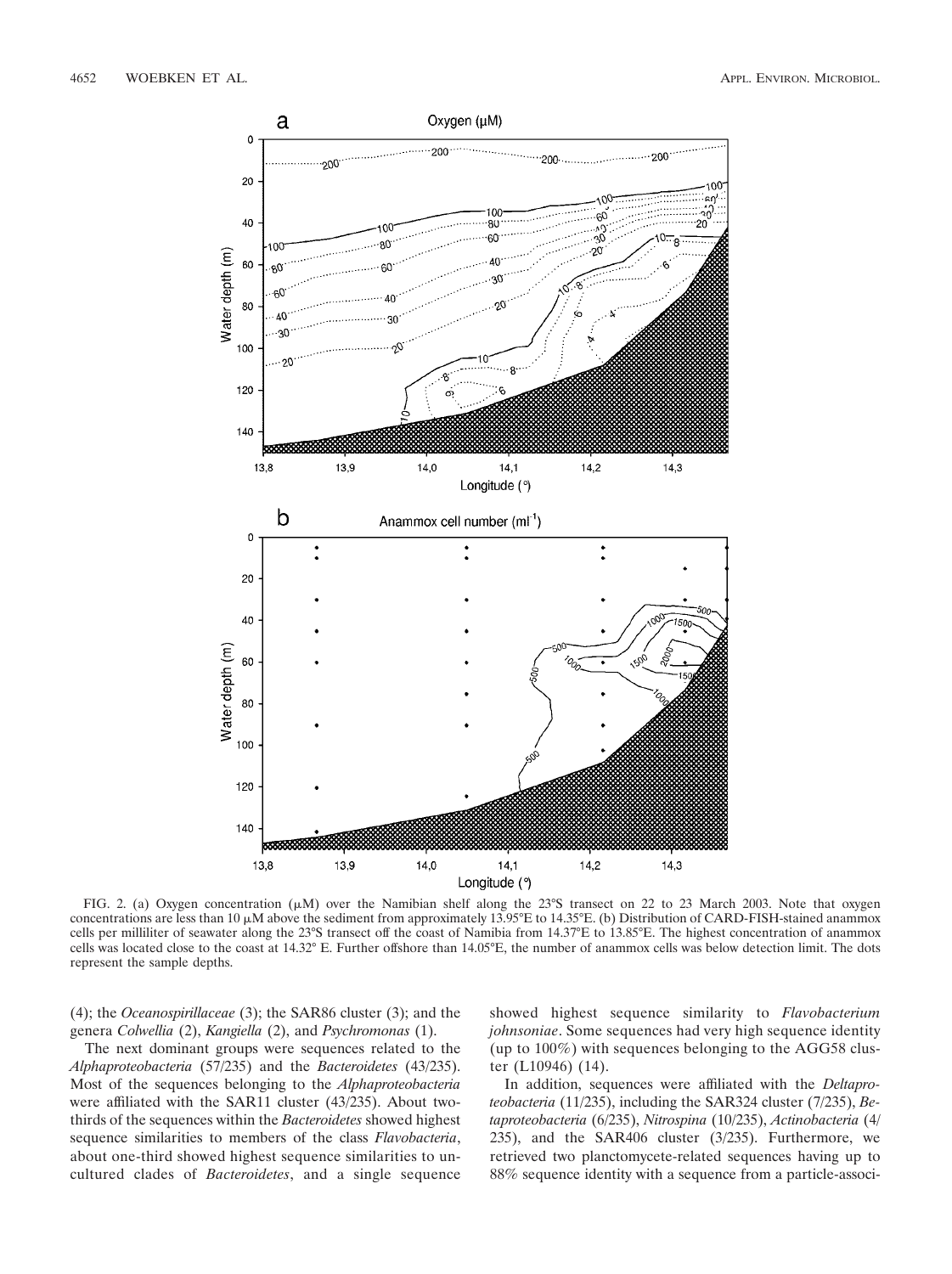ated uncultured bacterium (L10943) (14). Single sequences grouped within the *Epsilonproteobacteria* and *Spirochaeta*.

Since no anammox-related sequences were retrieved with the general bacterial primer set, a PCR amplification with a planctomycete-specific primer was performed. This library also failed to retrieve sequences related to anammox bacteria. Therefore, two clone libraries with anammox-specific primers were constructed. These resulted in 59 anammox-related sequences of 700 to 900 nucleotides length. The majority (55/59) showed 97 to 99% sequence identity with "*Candidatus* Scalindua brodae" and "*Candidatus* Scalindua sorokinii," the remaining four sequences had a lower sequence identity of about 96%.

The 16S rRNA gene clone library of *Archaea* at a 130-m depth was strongly dominated by marine group I *Crenarchaeota* (18/23). Five sequences were affiliated with *Euryarchaeota*. Twelve of the 18 almost full-length crenarchaeotal 16S rRNA sequences clustered tightly with an identity of 99% to that of "*Nitrosopumilus maritimus*" (30).

The apparent particle association of anammox bacteria opens the possibility for specific interactions of anammox bacteria with other microorgansims in the particles. Macroscopic aggregates are known for their diverse microbiota (e.g., see references 14, 19, 24, and 48). Also, our general bacterial 16S rRNA gene clone libraries from the anammox zone (station M182, 119 m and 130 m) showed a high diversity with "standard" marine representatives of *Alphaproteobacteria*, *Gammaproteobacteria*, *Bacteroidetes*, *Actinobacteria*, *Planctomycetes*, and the SAR406 cluster.

Within the more than 200 bacterial sequences, there were, on the one hand, sequences of phylogenetic groups also found in fully oxygenated waters, such as SAR11 (21), SAR86 (40), SAR92 (4), and members of the SAR406 cluster (23). This could be due to the sedimentation of biomass from surface waters. On the other hand, we found sequences related to those of the *Bacteroidetes* and *Planctomycetes*, which are known for their abilities to associate with particles. The sequences which showed up to 100% sequence identity with members of the cluster AGG58 are an example. The principal member of this cluster (clone env.agg58) was amplified from particles in the Santa Barbara Channel in California (14). However, due to potential biases during PCR amplification of the 16S rRNA genes (e.g., see reference 60), clone frequencies in our libraries were not used to infer cellular abundances in the water column.

**Relative abundance of major microbial groups in the Namibian OMZ and characterization of a particle-specific microflora.** We investigated the relative abundance of major groups of *Bacteria* and *Archaea* in the Namibian upwelling system by CARD-FISH using a set of group-specific probes chosen based on the results of the 16S rRNA gene clone libraries. For an analysis of the free-water phase, we hybridized samples from water masses containing less than  $10 \mu M$  oxygen from eight different stations along the Namibian coast. From similar water layers, the results of up to four depths per station were combined. To determine the relative abundances of the microbial flora cooccurring with anammox bacteria on particles, we hybridized filters of station M199 from suboxic to anoxic waters. Representative photomicrographs of double hybridizations



FIG. 3. Combined epifluorescence micrographs from particles in the Namibian and Peruvian OMZs stained with CARD-FISH. We conducted double hybridizations with the anammox-specific probe BS-820 (and a mixture of BS-820 and BS-820-C for samples from the Peruvian OMZ) and probes for other phylogenetic groups (panel a, Gam42a; panel b, Cren554; panels c and d, CF319a). The left panels show cells stained with DAPI in blue. In the right panels, anammox bacteria are shown in green, and other groups of bacteria are stained in red. Figure 3a to c show samples from the Namibian OMZ. Fig. 3d shows samples from the Peruvian OMZ. Bar  $=$  5  $\mu$ m. Some exemplary cells of both types are indicated by arrows.

with anammox-specific and other group-specific probes are shown in Fig. 3.

Overall detection efficiency by CARD-FISH from the freewater phase was high. With the *Bacteria*-specific probe mix EUB I-III, 72.7%  $\pm$  14.3% of the cells in the Namibian OMZ were detected. The relative abundance of *Crenarchaeota* group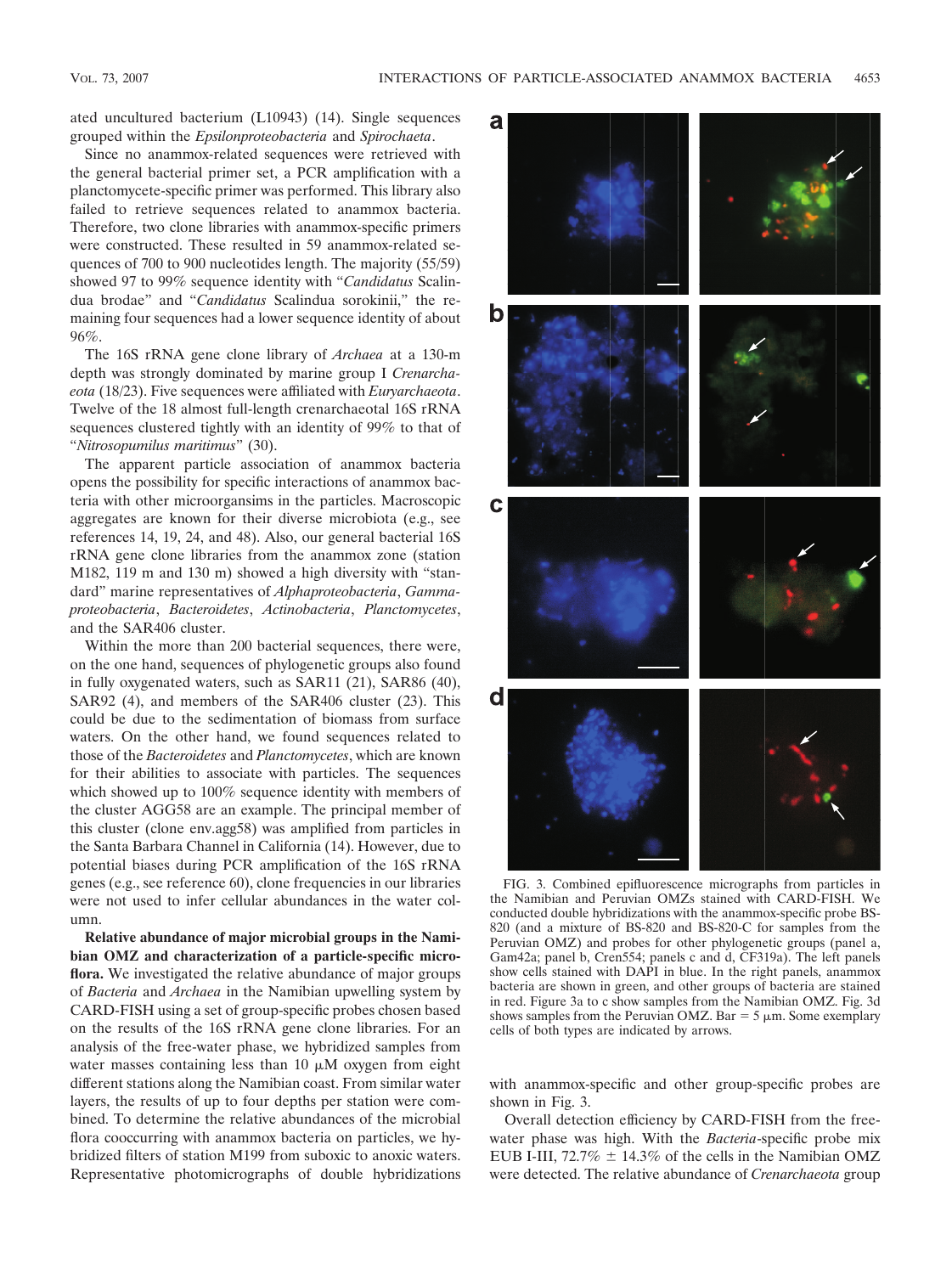| Phylogenetic group                   |                  | Relative abundance $(\% )$ | P       | No. of<br>observations |    |
|--------------------------------------|------------------|----------------------------|---------|------------------------|----|
|                                      | Fwp              | P                          |         | Fwp                    | P  |
| Alphaproteobacteria                  | 17.1 $(\pm 7.3)$ | 11.6 $(\pm 4.8)$           | > 0.05  |                        | 28 |
| SAR11 clade                          | $16.5 (\pm 3.5)$ | $2.6 \ (\pm 1.7)$          | < 0.001 |                        | 27 |
| <i>Roseobacter</i> clade             | $3.1 (\pm 2.2)$  | $3.2 \ (\pm 1.8)$          | > 0.05  |                        | 24 |
| Gammaproteobacteria                  | $8.1 (\pm 1.8)$  | 11.8 $(\pm 5.0)$           | < 0.01  |                        | 24 |
| SAR86 clade                          | ≤1               | $\leq$ 1                   |         |                        |    |
| NOR5/OM60 clade                      | $<$ 1            | $1.6 (\pm 1.6)$            |         |                        |    |
| Pseudoalteromonas, Colwellia         | $<$ 1            | $\leq$ 1                   |         |                        |    |
| Alteromonas/Colwellia                | $1.1 (\pm 1.3)$  | $\leq$ 1                   |         |                        |    |
| Nitrosococcus oceani, N. halophilus  | ND               | ND                         |         |                        |    |
| Ammonia-oxidizing Betaproteobacteria | ND               | ND                         |         |                        |    |
| Cytophaga/Flavobacterium             | 13.7 $(\pm 6.4)$ | 12.4 $(\pm 3.5)$           | > 0.05  |                        | 27 |
| SAR406 clade                         | $3.3 (\pm 1.0)$  | $4.0 (\pm 2.2)$            | > 0.05  |                        | 21 |
| Crenarchaeota group I                | 14.9 $(\pm 4.6)$ | 2.2 $(\pm 1.8)$            | < 0.001 |                        | 23 |
| Euryarchaeota                        | $2.7 (\pm 1.9)$  | $\leq$ 1                   | < 0.001 |                        | 20 |

| TABLE 2. Overview of the relative abundances of different phylogenetic groups in the free-water phase (suboxic to anoxic waters) and |  |  |  |  |  |  |  |  |  |
|--------------------------------------------------------------------------------------------------------------------------------------|--|--|--|--|--|--|--|--|--|
| occurring in particles in the Namibian upwelling system <sup>a</sup>                                                                 |  |  |  |  |  |  |  |  |  |

*<sup>a</sup>* Shown are relative abundances of different phylogenetic groups in the free-water phase (suboxic to anoxic waters) and occurring in particles in the Namibian upwelling system. ND, not detectable; Fwp, free-water phase; P, particles. Bold type indicates a significant difference in abundance. Please note that the number of observations in the free-water phase is equivalent to the number of stations investigated, where two to four depths per station were counted and the mean value was used for statistical analyses.

I is significantly higher  $(P < 0.001$ , Mann-Whitney U test) in the free-water phase (14.9%  $\pm$  4.6%) than in particles (2.2%  $\pm$ 1.8%) (Table 2). The same applies for the *Euryarchaeota*, which account for  $2.7\% \pm 1.9\%$  of all microorganisms in the free-water phase, whereas the abundance of *Euryarchaeota* in particles was below  $1\%$  ( $P < 0.001$ , Mann-Whitney U test). Bacteria of the *Cytophaga/Flavobacterium* cluster, *Gammaproteobacteria*, and *Alphaproteobacteria* inhabit both the free-water phase and particles at high relative abundances. Statistical tests showed that the abundance of the *Cytophaga/Flavobacterium* was not significantly different in the free-water phase and in the particles (13.7%  $\pm$  6.4% and 12.4%  $\pm$  3.5%, respectively;  $P > 0.05$ , Mann-Whitney U test). Cells stained with probe ALF968 made up  $17.1\% \pm 7.3\%$  of the cells in the free-water phase and  $11.6\% \pm 4.8\%$  of particle-associated cells (*P* 0.05, Mann-Whitney U test). Within the *Alphaproteobacteria*, the counts with probe ROS537 targeting the *Roseobacter* cluster were 3.1%  $\pm$  2.2% in the free-water phase and 3.2%  $\pm$ 1.8% attached to particles, and those with probe SAR11-441 were  $16.5\% \pm 3.5\%$  in the free-water phase and  $2.6\% \pm 1.7\%$ in particles. The relative abundance of *Roseobacter* did not differ significantly in the free-water phase and in particles (*P* 0.05, *t* test), in contrast to the significant higher relative abundance of the SAR11 group in the free-water phase  $(P < 0.001$ , *t* test).

The relative abundance of *Gammaproteobacteria* in particles is 11.8%  $\pm$  5.0%, significantly higher than that in the freewater phase,  $8.1\% \pm 1.8\%$  ( $P < 0.01$ , *t* test). Probes specific for subgroups of the *Gammaproteobacteria* (NOR5/OM60, SAR86, *Alteromonas*, and *Pseudoalteromonas*) revealed only minor abundances of about 1% or less of those groups in both habitats. Bacteria of the SAR406 cluster accounted for 3.3%  $\pm$ 1.0% in the free-water phase and 4.0%  $\pm$  2.2% in particles, showing no significant difference  $(P > 0.05, t \text{ test})$ .

The ammonia-oxidizing *Beta*- and *Gammaproteobacteria* were quantified by both standard FISH and CARD-FISH at stations M182 (30, 42, 96, and 110 m) and M202 (42 and 68 m) with the probes NSO1225, NSO190 (specific for ammoniaoxidizing *Betaproteobacteria*), and Nscoc128 (*Nitrosococcus oceani* and *Nitrosococcus halophilus*) (Table 1). No ammoniaoxidizing bacteria could be detected with either method.

By CARD-FISH, we could show that the relative abundance of *Gammaproteobacteria* in particles was significantly higher than that in the free-water phase. SAR11 as well as group I *Crenarchaeota* and *Euryarchaeota* clearly preferred the freewater phase. At the group level, we detected no differences in the relative abundances of the *Cytophaga/Flavobacterium* cluster, the SAR406 cluster, and *Alphaproteobacteria* (Table 2). This does not exclude the possibility that the species compositions differ within the groups.

**Peruvian upwelling.** The results from the Namibian OMZ led to the question of whether particle-associated anammox bacteria and their cooccurring microbiota can also be found in other OMZs. We studied samples from the Peruvian OMZ and found anammox organisms with 98% sequence identity to "*Candidatus* Scalindua brodae" and "*Candidatus* Scalindua sorokinii" (26). Double hybridizations showed that a fraction of anammox bacteria was attached to aggregates and, like their relatives from the Namibian OMZ, were in association with *Alphaproteobacteria*, *Gammaproteobacteria*, bacteria of the *Cytophaga/Flavobacterium* cluster, and the SAR406 cluster. Similar to the Namibian OMZ, *Crenarchaeota*, members of the SAR11 cluster, and *Euryarchaeota* were found only rarely in aggregates. However, further investigations are needed to statistically confirm these preliminary results from the Peruvian OMZ.

**Potential interactions in particles.** Our study provides direct quantification of major bacterial and archaeal groups in marine particles using FISH. These results give insight in the potential interactions between anammox bacteria and other microorganisms. Even though the observed aggregates are certainly not as tightly structured as, for example, the methaneoxidizing consortia found in microbial mats on methane hydrates (3), there may still exist discrete functional interactions.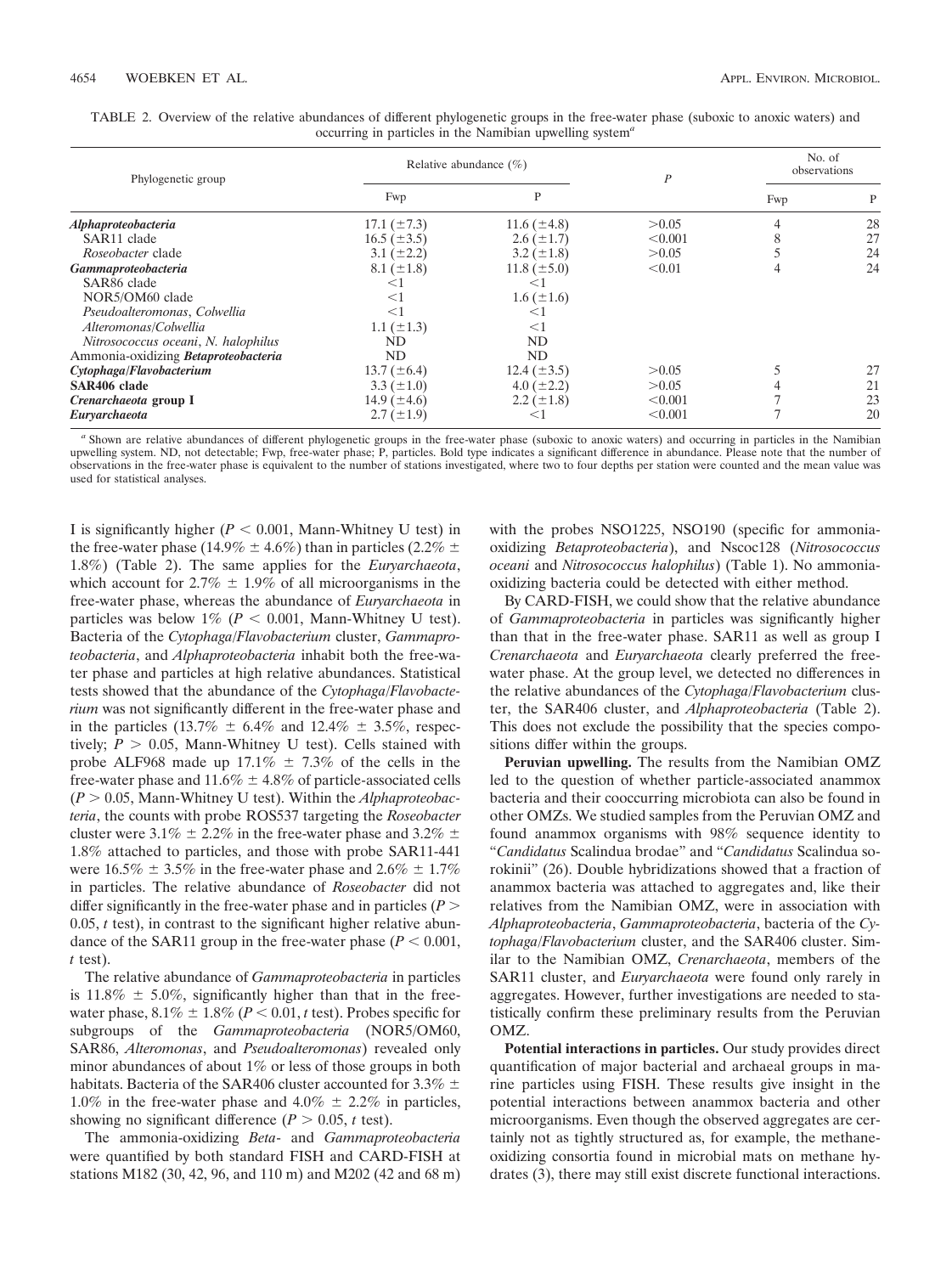

FIG. 4. A schematic view of a marine snow particle (gray) and associated microbial cells (brown, red, and orange shapes). Green circles indicate anammox bacteria. Potential microbial interactions on the particle in the water column are summarized (equations and arrows). Oxygen concentration (turquoise) decreases by respiration towards the center of the particle. We assume that the observed particles on filters were previously parts of larger particles in the water column. See text for details.

We hypothesize that heterotrophic bacteria like *Alpha*- and *Gammaproteobacteria* and members of the *Cytophaga/Flavobacterium* cluster will reduce the oxygen concentration in particles by respiration to levels suitable for the anammox reaction (Fig. 4a). It has been shown that microbial oxygen consumption can result in the development of anaerobic microenvironments in particles at ambient oxygen concentrations of up to  $25 \mu M$  (46).

Furthermore, remineralization activity of microorganisms in particles can result in a significantly higher concentration of ammonium in macroscopic aggregates than in ambient seawater (54) (Fig. 4b). This elevated ammonium concentration is likely due to hydrolytic enzyme activity, which is significantly higher in particles than in the ambient seawater (56). Heterotrophic bacteria on particles express a whole array of hydrolytic enzymes. Interestingly, the protease activity is 10 to 100 times higher than the activity of polysaccharidase and alpha- and beta-glucosidase (56). The ability to degrade a wide variety of high-molecular-weight compounds like proteins and the production of exoenzymes is known for members of the *Bacteroidetes* (10, 14, 15). Also, *Alpha*- and *Gammaproteobacteria* might be involved in the degradation of complex compounds (10). For some members of the latter group, it is known that they regulate their hydrolytic enzyme activity by quorum-sensing mechanisms (8, 22).

Previous results indicate that aerobic ammonium oxidation, rather than nitrate reduction, is the source of nitrite for anammox at site M182 in the Namibian OMZ (31). However, by standard FISH and CARD-FISH, no ammonia-oxidizing bacteria were detected. This result infers that the abundance of ammonia-oxidizing bacteria stained with the probes used (Table 1) was below the detection limit. Recently, the crenarchaeon "*Nitrosopumilus maritimus*" was shown to grow chemolithoautotrophically by aerobically oxidizing ammonia to nitrite (30). Fosmid sequences of *Cenarchaeum symbiosum* showed potential for ammonium oxidation (25) in this crenarchaeon as well. Additionally, genes encoding the crenarchaeal ammonia monooxygenase -subunit (*amoA*) were recovered from ocean waters worldwide (see references 25 and 67), further suggesting an important role of *Crenarchaeota* in oceanic nitrification. Most of the 16S rRNA sequences of the *Crenarchaeota* in the Namibian upwelling system show a sequence identity of 99% with "*Nitrosopumilus maritimus*." Could these *Crenarchaeota* provide the anammox bacteria with nitrite in the Namibian OMZ?

The cell-specific anammox activity calculated  $(\sim 4.5 \text{ fmol of})$ ammonium per cell per day) for the Namibian shelf water (31) is comparable to the cell-specific aerobic ammonium oxidation rates (4 fmol of ammonium per cell per day) recently reported for marine group I *Crenarchaeota* (67). While *Crenarchaeota*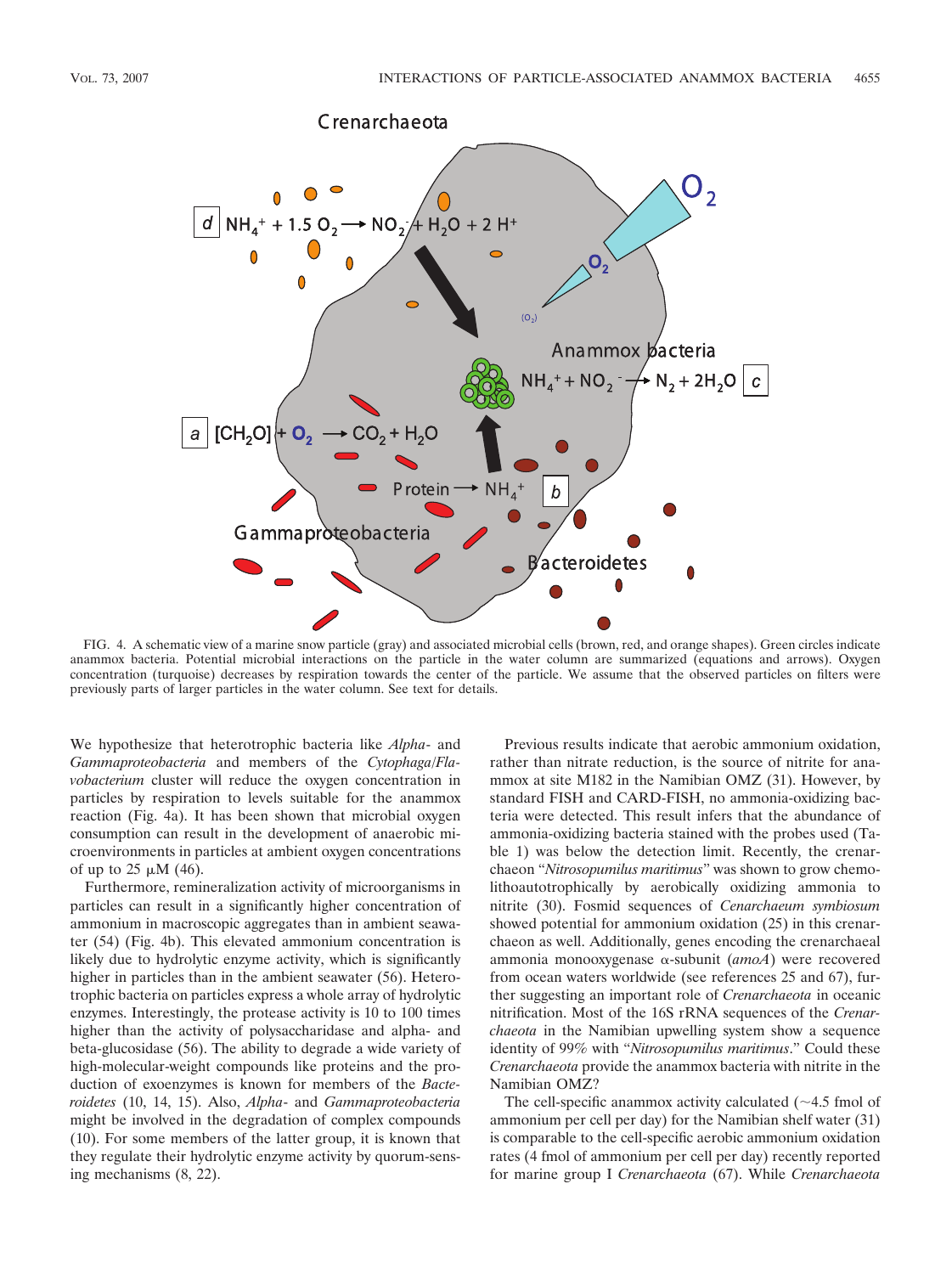account for  $\sim$ 15% of all microorganisms, anammox bacteria account for only  $\sim 1\%$  of the microbial community in the Namibian OMZ waters (31). Hence, only a small fraction of the *Crenarchaeota* at site M182 would need to be aerobic ammonium oxidizers if we assume a cell-specific activity similar to that for the North Atlantic ( $\sim$ 4 fmol per cell per day) (67) and provide the anammox bacteria with the necessary nitrite (Fig. 4c and d).

**Future directions.** Our hypothesis could be tested on future cruises by scuba diving-based sampling of undisturbed macroscopic particles or by using particle collectors. The oxygen concentrations inside the particle could be measured by microsensors (46) to support our hypothesis of anoxic microniches. Preservation of the three-dimensional structure would allow CARD-FISH analysis of intact particles to prove the colocalization of anoxic niches and anammox bacteria. In addition, the exact local distribution of other bacteria in intact particles could be studied.

## **ACKNOWLEDGMENTS**

We thank the Namibian and Peruvian authorities for access to their national waters and port facilities, the captain and crew on board the R/V Meteor for excellent collaboration, the cruise leaders V. Brüchert (Namibia) and G. Lavik and D. Gutiérrez (Peru) for organizing the cruises, and Ulrich Lass and Siegfried Krüger (Institut für Ostseeforschung IOW) for operating the pumpcast and generously providing the CTD data. Many thanks to Alex Altenbach and the GeoBio Center, University of Munich, for recording the marine snow in Namibia with a ROV-mounted camera. The expert technical assistance of G. Klockgether, B. Rattunde, and J. Wulf is acknowledged. We also thank P. Lam for advice on statistics.

The work was supported by the Deutsche Forschungsgemeinschaft Priority Program Meteor cruises, the Research Center Ocean Margins, Bremen, and the Max Planck Society.

#### **REFERENCES**

- 1. **Amann, R. I., B. J. Binder, R. J. Olson, S. W. Chisholm, R. Devereux, and D. A. Stahl.** 1990. Combination of 16S rRNA-targeted oligonucleotide probes with flow cytometry for analyzing mixed microbial populations. Appl. Environ. Microbiol. **56:**1919–1925.
- 2. **Bidnenko, E., C. Mercier, J. Tremblay, P. Tailliez, and S. Kulakauskas.** 1998. Estimation of the state of the bacterial cell wall by fluorescent in situ hybridization. Appl. Environ. Microbiol. **64:**3059–3062.
- 3. **Boetius, A., K. Ravenschlag, C. J. Schubert, D. Rickert, F. Widdel, A. Gieseke, R. Amann, B. B. Jorgensen, U. Witte, and O. Pfannkuche.** 2000. A marine microbial consortium apparently mediating anaerobic oxidation of methane. Nature **407:**623–626.
- 4. **Britschgi, T. B., and S. J. Giovannoni.** 1991. Phylogenetic analysis of a natural marine bacterioplankton population by ribosomal RNA gene cloning and sequencing. Appl. Environ. Microbiol. **57:**1707–1713.
- 5. **Brosius, J., T. J. Dull, D. D. Sleeter, and H. F. Noller.** 1981. Gene organization and primary structure of a ribosomal RNA operon from *Escherichia coli*. J. Mol. Biol. **148:**107–127.
- 6. **Carr, M. E.** 2002. Estimation of potential productivity in Eastern Boundary Currents using remote sensing. Deep-Sea Res. II **49:**59–80.
- 7. **Chapman, P. and L. V. Shannon.** 1985. The Benguela ecosystem. Part II. Chemistry and related processes. Oceanogr. Mar. Biol. Annu. Rev. **23:**183– 251.
- 8. **Christensen, A. B., K. Riedel, L. Eberl, L. R. Flodgaard, S. Molin, L. Gram, and M. Givskov.** 2003. Quorum-sensing-directed protein expression in *Serratia proteamaculans* B5a. Microbiology **149:**471–483.
- 9. **Codispoti, L. A., J. A. Brandes, J. P. Christensen, A. H. Devol, S. W. A. Naqvi, H. W. Paerl, and T. Yoshinari.** 2001. The oceanic fixed nitrogen and nitrous oxide budgets: moving targets as we enter the anthropocene? Sci. Mar. **65:**85–105.
- 10. **Cottrell, M. T., and D. L. Kirchman.** 2000. Natural assemblages of marine proteobacteria and members of the *Cytophaga-Flavobacter* cluster consuming low- and high-molecular-weight dissolved organic matter. Appl. Environ. Microbiol. **66:**1692–1697.
- 11. **Daims, H., A. Bruhl, R. Amann, K. H. Schleifer, and M. Wagner.** 1999. The domain-specific probe EUB338 is insufficient for the detection of all bacteria: development and evaluation of a more comprehensive probe set. Syst. Appl. Microbiol. **22:**434–444.
- 12. **Dalsgaard, T., D. E. Canfield, J. Petersen, B. Thamdrup, and J. Acuna-Gonzalez.** 2003. N2 production by the anammox reaction in the anoxic water column of Golfo Dulce, Costa Rica. Nature **422:**606–608.
- 13. **Dalsgaard, T., and B. Thamdrup.** 2002. Factors controlling anaerobic ammonium oxidation with nitrite in marine sediments. Appl. Environ. Microbiol. **68:**3802–3808.
- 14. **DeLong, E. F., D. G. Franks, and A. L. Alldredge.** 1993. Phylogenetic diversity of aggregate-attached vs. free-living marine bacterial assemblages. Limnol. Oceanogr. **38:**924–934.
- 15. Dworkin, M., A. Balows, H. G. Trüper, W. Harder, and K.-H. Schleifer (ed.). 2005. The prokaryotes: an evolving electronic resource for the microbiological community, 3rd ed., release 3.20. Springer Verlag, New York, NY.
- 16. **Eilers, H., J. Pernthaler, and R. Amann.** 2000. Succession of pelagic marine bacteria during enrichment: a close look at cultivation-induced shifts. Appl. Environ. Microbiol. **66:**4634–4640.
- 17. Eilers, H., J. Pernthaler, J. Peplies, F. O. Glöckner, G. Gerdts, and R. **Amann.** 2001. Isolation of novel pelagic bacteria from the German Bight and their seasonal contributions to surface picoplankton. Appl. Environ. Microbiol. **67:**5134–5142.
- 18. **Engstroem, P., T. Dalsgaard, S. Hulth, and R. C. Aller.** 2005. Anaerobic ammonium oxidation by nitrite (anammox): implications for N2 production in coastal marine sediments. Geochim. Cosmochim. Acta **69:**2057–2065.
- 19. **Fandino, L. B., L. Riemann, G. F. Steward, R. A. Long, and F. Azam.** 2001. Variations in bacterial community structure during a dinoflagellate bloom analyzed by DGGE and 16S rDNA sequencing. Aquat. Microb. Ecol. **23:** 119–130.
- 20. **Fuchs, B. M., D. Woebken, M. V. Zubkov, P. Burkhill, and R. Amann.** 2005. Molecular identification of picoplankton populations in contrasting waters of the Arabian Sea. Aquat. Microb. Ecol. **39:**145–157.
- 21. **Giovannoni, S. J., T. B. Britschgi, C. L. Moyer, and K. G. Field.** 1990. Genetic diversity in Sargasso Sea bacterioplankton. Nature **345:**60–63.
- 22. **Givskov, M., L. Eberl, and S. Molin.** 1997. Control of exoenzyme production, motility and cell differentiation in *Serratia liquefaciens*. FEMS Microbiol. Lett. **148:**115–122.
- 23. **Gordon, D. A., and S. J. Giovannoni.** 1996. Detection of stratified microbial populations related to *Chlorobium* and *Fibrobacter* species in the Atlantic and Pacific Oceans. Appl. Environ. Microbiol. **62:**1171–1177.
- 24. **Gram, L., H.-P. Grossart, A. Schlingloff, and T. Kiorboe.** 2002. Possible quorum sensing in marine snow bacteria: production of acylated homoserine lactones by *Roseobacter* strains isolated from marine snow. Appl. Environ. Microbiol. **68:**4111–4116.
- 25. **Hallam, S. J., T. J. Mincer, C. Schleper, C. M. Preston, K. Roberts, P. M. Richardson, and E. F. DeLong.** 2006. Pathways of carbon assimilation and ammonia oxidation suggested by environmental genomic analyses of marine *Crenarchaeota*. PLoS Biol. **4:**e95.
- 26. **Hamersley, M. R., G. Lavik, D. Woebken, J. E. Rattray, P. Lam, E. C.** Hopmans, J. S. Sinninghe Damsté, S. Krüger, M. Graco, D. Gutierrez, and **M. M. M. Kuypers.** Anaerobic ammonium oxidation in the Peruvian oxygen minimum zone. Limnol. Oceanogr. **52:**923–933.
- 27. **Inthorn, M., T. Wagner, G. Scheeder, and M. Zabel.** 2006. Lateral transport controls distribution, quality, and burial of organic matter along continental slopes in high-productivity areas. Geology **34:**205–208.
- 28. **Juretschko, S.** 2000. Mikrobielle Populationsstruktur und -dynamik in einer nitrifizierenden/denitrifizierenden Belebtschlammanlage. Ph.D. thesis. Technische Universität München, München, Germany.
- 29. **Kiørboe, T., P. Tiselius, B. Mitchellinnes, J. L. S. Hansen, A. W. Visser, and X. Mari.** 1998. Intensive aggregate formation with low vertical flux during an upwelling-induced diatom bloom. Limnol. Oceanogr. **43:**104–116.
- 30. Könneke, M., A. E. Bernhard, J. R. de la Torre, C. B. Walker, J. B. Water**bury, and D. A. Stahl.** 2005. Isolation of an autotrophic ammonia-oxidizing marine archaeon. Nature **437:**543–546.
- 31. **Kuypers, M. M. M., G. Lavik, D. Woebken, M. Schmid, B. M. Fuchs, R. Amann, B. B. Jorgensen, and M. S. M. Jetten.** 2005. Massive nitrogen loss from the Benguela upwelling system through anaerobic ammonium oxida-tion. Proc. Natl. Acad. Sci. USA **102:**6478–6483.
- 32. **Kuypers, M. M. M., A. O. Sliekers, G. Lavik, M. Schmid, B. B. Joergensen, J. G. Kuenen, J. S. S. Damste, M. Strous, and M. S. M. Jetten.** 2003. Anaerobic ammonium oxidation by anammox bacteria in the Black Sea. Nature **422:**608–611.
- 33. **Loy, A., M. Horn, and M. Wagner.** 2003. probeBase—an online resource for rRNA-targeted oligonucleotide probes. Nucleic Acids Res. **31:**514–516.
- 34. **Ludwig, W., O. Strunk, R. Westram, L. Richter, H. Meier, Yadhukumar, A. Buchner, T. Lai, S. Steppi, G. Jobb, W. Forster, I. Brettske, S. Gerber, A. W. Ginhart, O. Gross, S. Grumann, S. Hermann, R. Jost, A. Konig, T. Liss, R. Lussmann, M. May, B. Nonhoff, B. Reichel, R. Strehlow, A. Stamatakis, N. Stuckmann, A. Vilbig, M. Lenke, T. Ludwig, A. Bode, and K.-H. Schleifer.** 2004. ARB: a software environment for sequence data. Nucleic Acids Res. **32:**1363–1371.
- 35. **Manz, W., R. Amann, W. Ludwig, M. Vancanneyt, and K.-H. Schleifer.** 1996. Application of a suite of 16S rRNA-specific oligonucleotide probes designed to investigate bacteria of the phylum *Cytophaga-Flavobacter-Bacteroides* in the natural environment. Microbiology **142:**1097–1106.